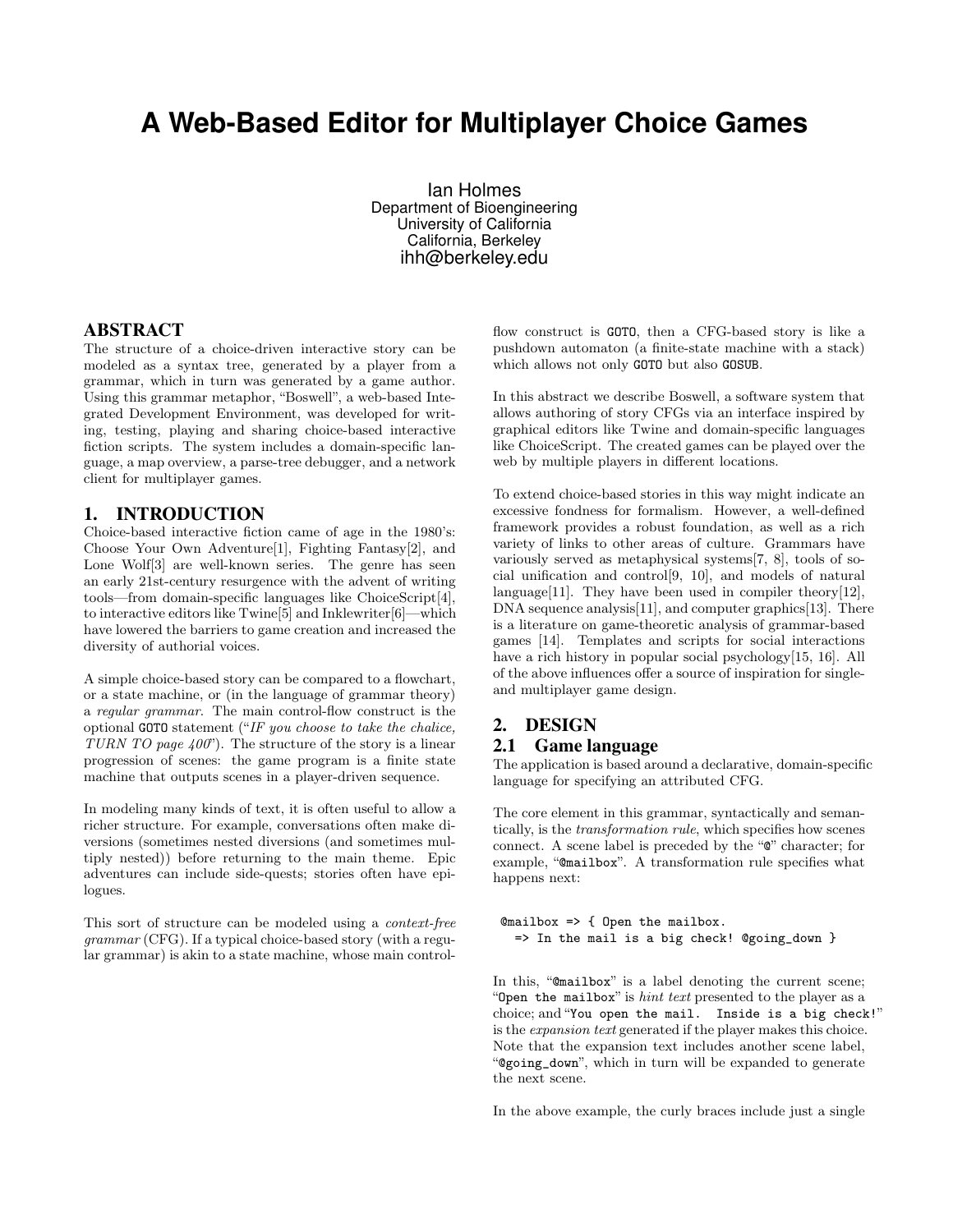"hint => expansion" choice. More generally, there can be a list of several choices, separated by "|" characters:

```
@going_up =>
{ Check the mail
=> You go to the mailbox. @mailbox
| Check the paper
=> You inherited a fortune! @going_down
| Buy a lottery ticket
=> You won the lottery! @going_down }
```
This block has three "hint => expansion" pairs; any number is allowed.

An optional longer form allows for additional text fields to be expanded as part of the scene:

```
@going_down =>
[ So, now you are rich. | Wonderful! | What next? ]
{ Buy a fast car =>
  You buy a car.
  The medical bills from the crash bankrupt you.
   @going_up
| Invest in stocks =>
   You invest in the market.
   The collapse nullifies all your gains.
   @going_up
| Buy a beach house =>
   You buy some seafront property.
   Global warming turns it into sea-bed property.
   @swim }
```
Here, "So, now you are rich" is the *preamble* text that will appear permanently at the beginning of the scene; "Wonderful!" is the placeholder text temporarily displayed at the bottom of the scene (before the list of choices), and deleted when an expansion is selected; and "What next?" is the prompt text, also transiently displayed, that is associated with the list of choices.

An expansion can contain multiple scene labels, or none:

```
@swim =>
[ How will you escape a watery grave? ]
{ Swim => You swim for a while. @swim
| Call for help => @call_for_help;
 You are quickly rescued. @going_up }
@call_for_help =>
[ How will you call for help? ]
{ Scream => You scream. | Sing => You sing. }
```
In the terminology of formal grammar theory: the scene labels (@going\_up, @going\_down, @swim, @mailbox, etc.) which appear before the first "=>" sign and also (sometimes) flanked by text in the expansions, are nonterminal symbols. Each expansion is a mixture of terminal symbols (ordinary rendered text, consisting of HTML tags and ASCII characters) and nonterminal symbols.

Nonterminal symbols denote points in the text (scenes) where further expansion is possible; terminal symbols denote static

endpoints of the text. The preamble, placeholder, prompt and hint are attributes added to make the grammar formalism a little more friendly to writing interactive stories.

All nonterminal symbols begin with @. Special characters such as \$@[]{} can be escaped with a backslash if required in the text. Quotation marks and other common punctuation are not special characters and can be used directly, as can HTML tags. Some syntactic sugar for HTML tags (e.g. flanking underscores for italics) is borrowed from Markdown [17].

By default, the starting nonterminal is named @start:

@start => [ Are you ready? ] { @going\_up }

Starting from this designated initial nonterminal, iterated application of the transformation rules generates a parse tree (Figure 1, right), with nonterminal symbols at internal nodes and terminal symbols at the tips. The final text can be read off from the terminals at the leaf nodes (Figure 1, left).

The sequence of terminals is post-processed before being rendered, so the terminals themselves do not necessarily correspond exactly to what is shown on screen. Specifically, the terminal nodes at the leaves of the parse tree represent a program text, which can contain embedded commands (such as variable assignments, inputs, modification, and interpolation) that are then interpreted to (deterministically) compute the story text presented to the player. As noted above, a Markdown-like macro expansion is further applied to the generated story text, for quick HTML styling [17].

Extra keywords are available; for example, to specify that some variables are directly controlled by the player, (using sliders), or to delineate a variable as the score. Other keywords can specify the game title, or control the behavior of the "undo" button.

Not all transformation rules need be presented to the player at every opportunity. The author can flag individual rules to be hidden from view some fixed number of times before first being shown, or limited to some finite number of uses. Various modifier keywords can be associated with nonterminals to indicate this in the game source file.

More computationally expressive logic for controlling story flow is available via the use of computer players. For nonterminals that are flagged as belonging to the computer player, rules are normally played at random, but this behavior can be manipulated by the author to assign different probabilistic weights to the rules (and these weights can also be boolean logic expressions, allowing for more sophisticated control of flow). The player can also "steer" the computer player by manipulating probabilistic weight parameters directly, by means of slider controls that the game designer can embed in the HTML page.

# 2.2 Editor

At the most basic level, the editor includes a textbox for direct editing of game source code. Beyond this, a number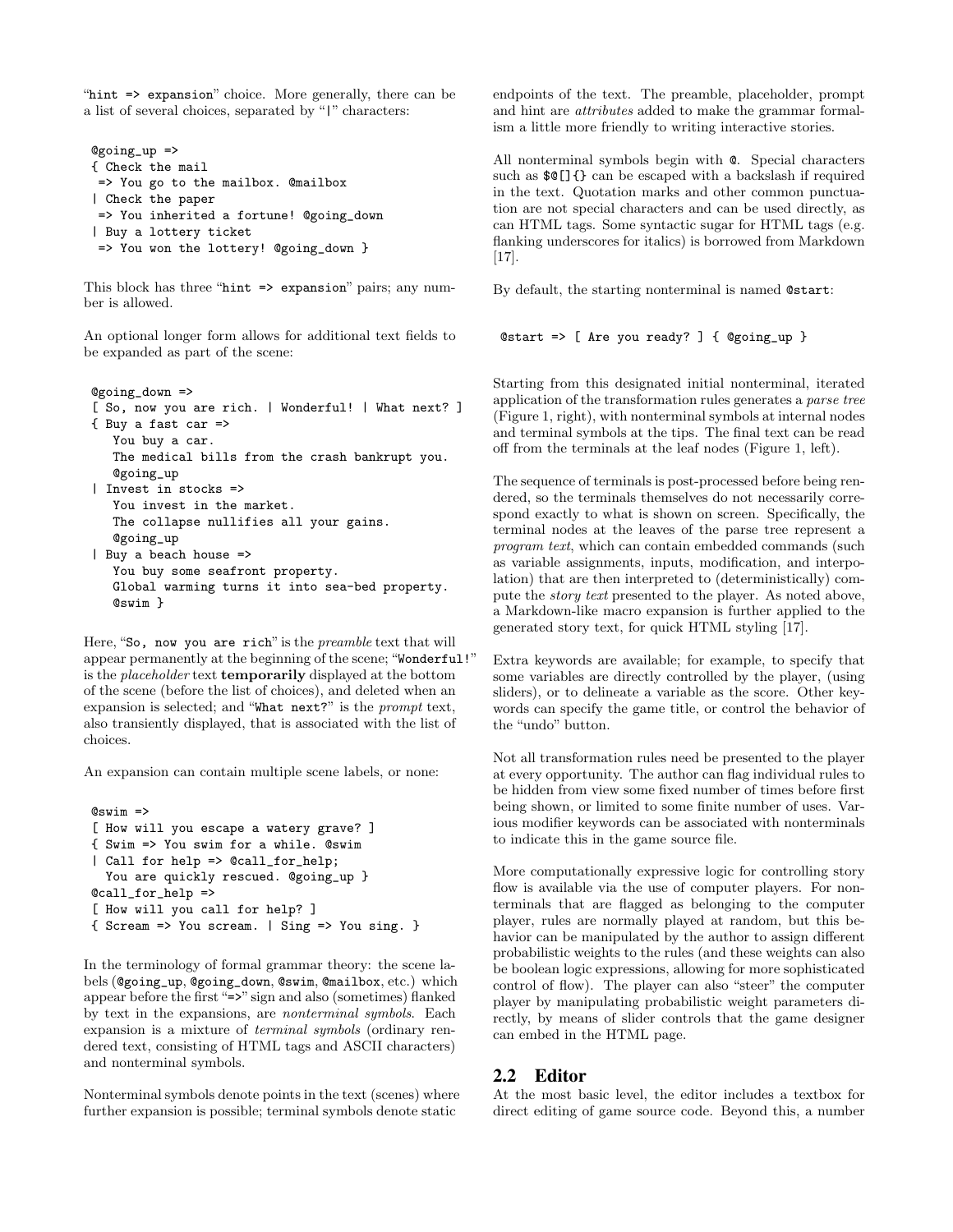

Figure 1: The parse tree visualization (right) can help analyze and debug narrative play (left). Here, the currently active choice node (right) is highlighted in the text (left).



Figure 2: The nonterminal editor pane allows dragand-drop ordering and editing of menus.

of User Interface (UI) elements are presented together as a basic Integrated Development Environment (IDE).

The main element is a drag-and-drop ("sortable") list of nonterminal editor panes (Figure 2). Each nonterminal editor pane contains a sortable list of transformation rules, together with UI elements for modifying rule behavior (e.g. the number of times a rule can be used by, or should be hidden from, the player). An overview summarizes orphan nonterminals (never generated by any rules), bare nonterminals (no text), and empty rules (loose ends). Hyperlinks are provided for quick navigation to incoming/outgoing nonterminals, and also to the map view.

Another sortable list specifies the parameters that the player can set directly via slider controls. Some properties of the grammar (e.g. its title) can be directly edited.

## 2.3 Map

The map, rendered using a third-party graph visualization library, shows the overall structure of the game (Figure 3).



Figure 3: The map provides an overview of connections between nonterminals.

Nodes represent nonterminals (arranged in a circular layout). Edges  $a \rightarrow b$  imply the existence of at least one rule  $a \rightarrow \ldots b \ldots$  with a on the left-hand side and b on the right.

Nodes are colored to represent some useful information (e.g. whether the corresponding nonterminal is human- or playercontrolled, whether it is a loose end, and so forth). The author can mouse-over a node to highlight incoming & outgoing edges.

## 2.4 Parse tree debugger

The parse tree is rendered using the same graph library as the map (Figure 1, right). The various types and status of nodes (terminals; expanded & unexpanded nonterminals (player- and computer-controlled); parameter references, assignments & inputs) is indicated via size and coloring. The tester can mouseover nodes to highlight expanded text or see order and time of expansion. Clicking on a node navigates to the corresponding nonterminal editor pane.

### 2.5 Game client

The parse tree is rendered as text after performing variable substitutions (Figure 1, left). Minimal styling is used to present choice lists and animate key events, e.g. fading-in of newly-rendered text.

An "undo" button with gradually-increasing recharge time is offered as an optional game mechanic for solo play. (Limiting this to solo play avoids the complications of implementing multiplayer "undo".)

#### 2.6 Multiplayer operation